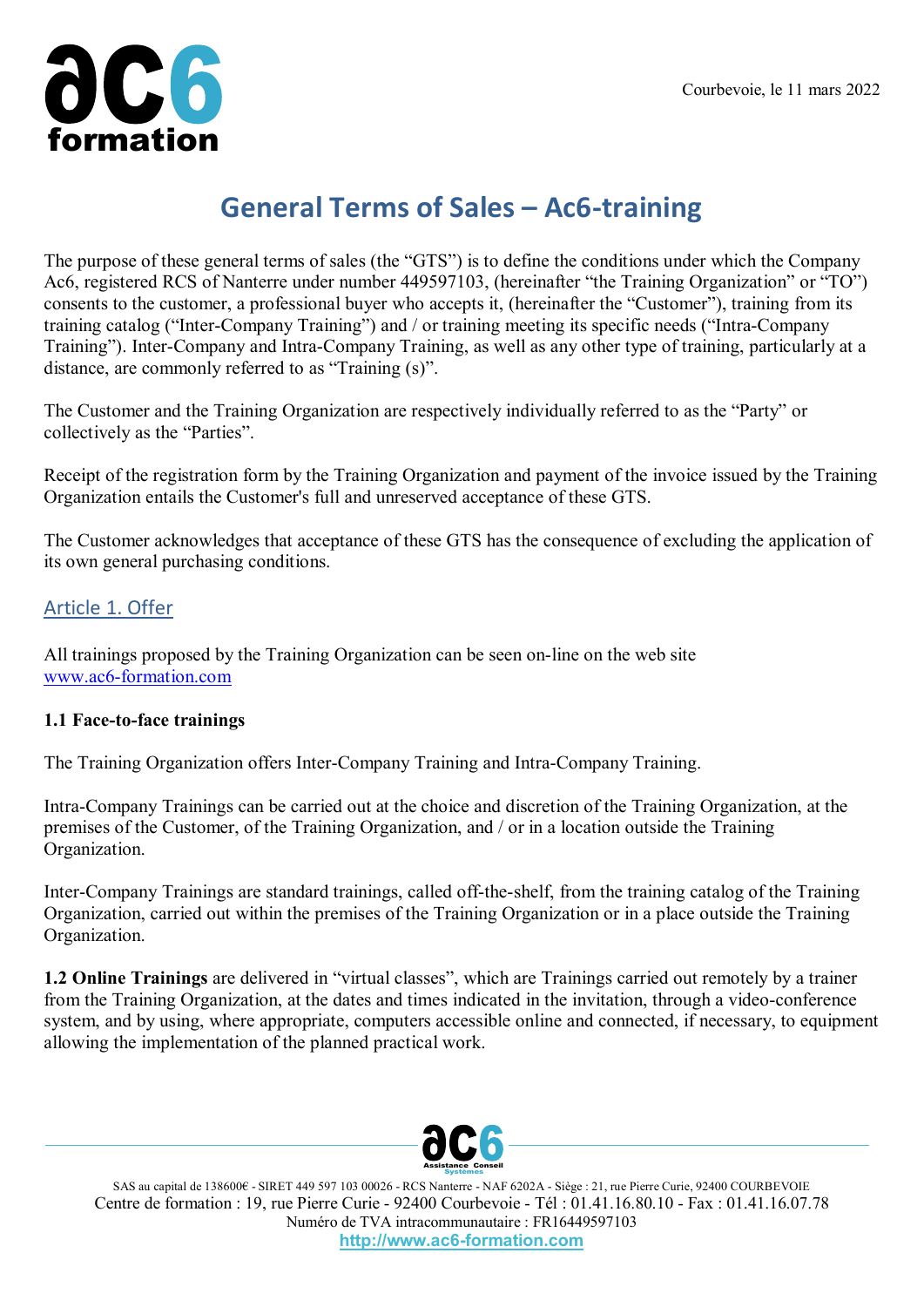# Article 2. Terms of registration

**2.1** The registration request requires, at the Customer's choice (i) the sending of a form completed and signed by the Customer by fax or mail, (ii) an online registration on www.ac6-formation.com, (iii ) the sending of an email indicating the registration request and containing the Customer's contact details (title, surname, first name, function, e-mail and postal address, company name if applicable), as well as the dates and the title of the training session, (iv) sending an order by email or post including the same information.

**2.2** For each Open Course Training provided by the Training Organization, a minimum and maximum number of participants is admitted; registrations for a given session cease to be retained when the maximum number is reached.

**2.3** An acknowledgment is sent to the Customer within 48 hours of receipt of the registration. This acknowledgment does not constitute confirmation that the Training will effectively happens; only the convocation, sent in the week preceding the Training, confirms the holding of the said Training.

# Article 3. Training Methods

**3.1** The Training Organization is free to use the pedagogical methods and tools of its choice; it is reminded that the form and content of the educational tools are determined by the Training Organization.

**3.2** The overall duration of a Training is likely to vary from one Training to another. Therefore, the Customer undertakes to obtain information, prior to any registration, on the site of the Training Organization, [www.ac6](http://www.ac6-formation.com/) [formation.com](http://www.ac6-formation.com/) as well as via any documentation made available to it.

**3.3** One (1) day of Face-to-face Training, whether Intra-Company or Inter-Company, corresponds to seven (7) hours of face-to-face lessons; One (1) distance training session corresponds to six (6) hours of training in communication with the trainer; practical activities can be requested from the trainee between two training sessions.

**3.4** Participants in face-to-face Training held on the premises of the Training Organization are required to comply with the rules of procedure posted on the premises of the Training Organization.

**3.5** The Training Organization cannot be held responsible for any error and/or omission noted in the documentation written by the speakers and given to the Customer during the Training.

The Customer acknowledges and accepts that this documentation does not in any way commit the Training Organization on its completeness, and that it is not required to ensure any update of the said documentation after the Training.

**3.6** The Training Organization will send the Customer all the documents relating to the Training, including and in particular, the certificate mentioning the objectives, nature and duration of the Training, as well as the related invoices and the evaluation forms for the training, by e-mail or by post, previously informed by the Customer.

**3.7** The Training Organization provides, for three months after the training, technical support on the subjects covered by the training. This support is provided by e-mail, followed if necessary by telephone or videoconference conversations.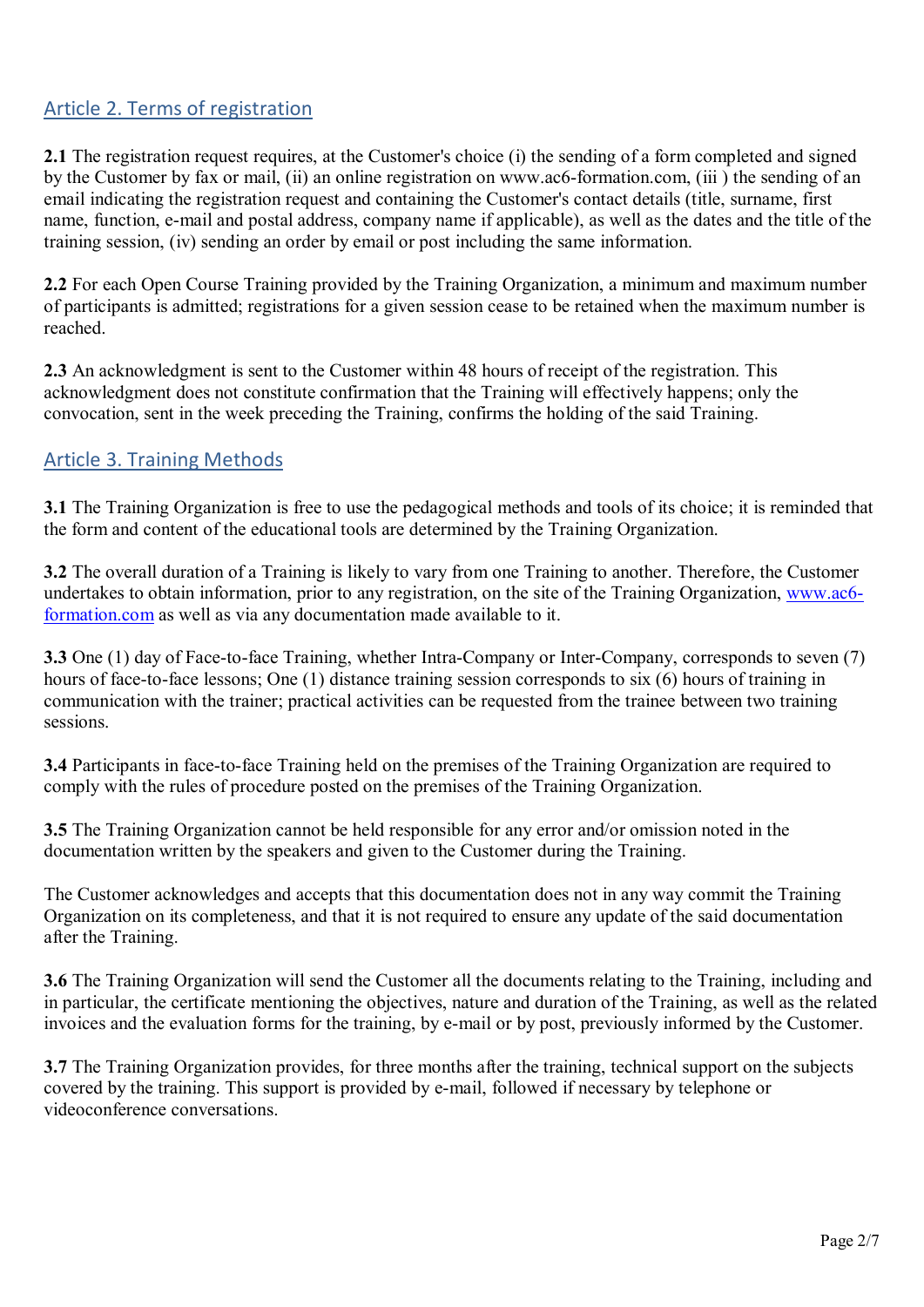# Article 4. Financial arrangements and payment by third-party organizations

#### **4.1 Financial arrangements**

**4.1.1** Training prices are indicated in euros excluding taxes, to which the current VAT rate is applied if appropriate. The current prices of the Trainings appear in the catalog of the Training Organization.

**4.1.2** The price of Remote Trainings does not include the cost of the Internet connection, which remains the responsibility of the Customer.

**4.1.3** The Customer acknowledges and accepts that for any Online Training, once the access codes have been communicated to him, he cannot withdraw, and the price of the Training is entirely due to the Training Organization. The Customer acknowledges and accepts that, for any face-to-face Training, once it has started, he cannot withdraw, and the price of the Training is entirely due to the Training Organization.

**4.1.4** Unless there is a specific framework agreement expressly agreed between the Training Organization and the Customer, for any registration for an Inter-Company Training on the premises of the Training Organization, lunch, access to the educational space in online, the modules offered there and the documentation provided are an integral part of the Training.

**4.1.5** Invoices are payable 30 days from issuance of the invoice - or, where applicable, in accordance with the schedule agreed between the Parties - by bank transfer or credit card via the website [www.ac6-formation.com.](http://www.ac6-formation.com/)

**4.1.6** In the event of late payment, penalties equal to three (3) times the legal interest rate in force on the date of the order, as well as a lump sum indemnity for recovery costs in the amount of forty (40) Euros will be payable automatically without a reminder being necessary.

**4.1.7** In the event of late payment, the Training Organization reserves the right to refuse any new order and to suspend the performance of its own obligations until the account is cleared, without incurring its liability or that the Customer can claim to benefit from a credit note or a possible refund. The limitation period for the recovery of any sum due to the Training Organization runs from the date of issue of the invoice concerned.

#### **4.2 Financing through third-party organizations**

**4.2.1** In the event of total and/or partial support of a Training by a competency operator (hereinafter "OPCO") or any other third-party organization, it is up to the Customer or, where applicable, to the person beneficiary of the Training (i) to undertake a request for support before the start of the Training and to ensure the successful completion of this request; (ii) to explicitly indicate this on their paper or online registration form; (iii) to ensure the successful completion of payment by the organization he has designated.

In the event of subrogation of payment by a third-party organization and/or an OPCO, the Training Organization will send the invoice to the organizations concerned.

In the event of partial coverage by the OPCO or any other third-party organization, the remainder will be invoiced directly to the Customer.

**4.2.2** In the event that (i) the OPCO/the third-party organization does not confirm the financial support for the Training and/or (ii) the Training Organization has not received the financial support of the said organizations on the first day of the Training, the cost of the Training will be borne by the Customer, who will be liable for the full price of the Training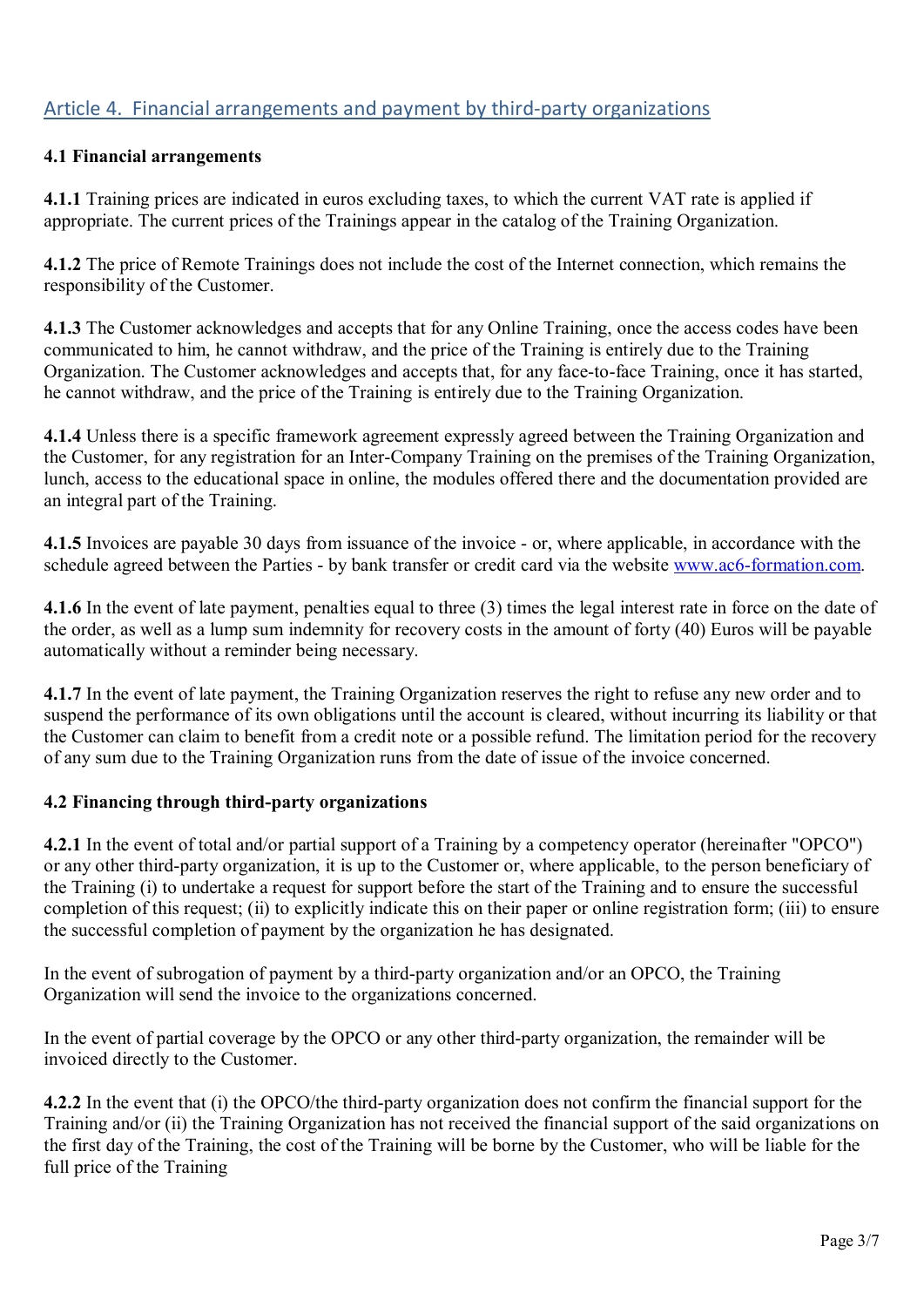**4.2.3** For certain Trainings previously determined by the Training Organization, the latter reserves the right to request a deposit.

# Article 5. Cancellation, postponement

### **5.1 - At the Customer's initiative**

**5.1.1** The Customer acknowledges and accepts that, to be taken into account, any postponement or cancellation request must be notified in writing (e-mail or LRAR) to the Training Organization.

**5.1.2** The following notices will begin to run from the date of notification sent by the Customer:

 (i) Any cancellation of a Training less than ten (10) working days before the date scheduled for the session results in the invoicing of this session up to 50%;

 (ii) Any cancellation of a Training less than five (5) working days before the date scheduled for the session results in the invoicing of the latter up to 100%.

# **5.2 - At the Training Organization's initiative**

**5.2.1** In the event of the absence of the trainer involved, or unavailability for reasons beyond his control, the Training Organization will make its best efforts to ensure the continuity of the Training as soon as possible. by replacing the absent trainer with another trainer with equivalent technical skills and qualifications.

In the event that the Training Organization is unable to ensure the continuation of the Training, it will make its best efforts to postpone the said Training as soon as possible.

**5.2.2** In the event of force majeure, as referred to in article 1218 of the Civil Code, the Training Organization may be forced to cancel and/or postpone a Training without its liability being incurred. Are also considered as having, without limitation, the nature of force majeure, strikes by transport networks (for example the SNCF network, the RATP network, airline company, etc.), the strike by the staff of the Training Organization, the absence of the intervening trainer or his unavailability for health reasons.

**5.2.3** The Training Organization reserves the right, in particular in the event of insufficient participants, and without its liability being engaged, to delete, cancel and/or postpone a Training session, up to ten (10) calendar days before the date of Training without liability being incurred. In this case, the Training Organization will only refund the registration fees already paid by the Customer to the exclusion of any other cost.

**5.2.4** The Training Organization reserves the right, without liability being incurred, to cancel and/or postpone a Training session within a period of less than ten (10) calendar days. The Training Organization will then, at the Customer's choice, (i) issue a credit note to the Customer valid for any type of Training in the training catalog of the Training Organization, or (ii) proceed to the full refund of the amount paid by the Customer, to the exclusion of any other cost.

# Article 6. Intellectual Property

**6.1** The Training Organization may be required to provide the Customer with documentation on paper and/or digital media, retracing the essentials of the Training followed. This documentation can be sent to him by email to the address indicated by the Customer and/or during the Training and/or on a dedicated online space.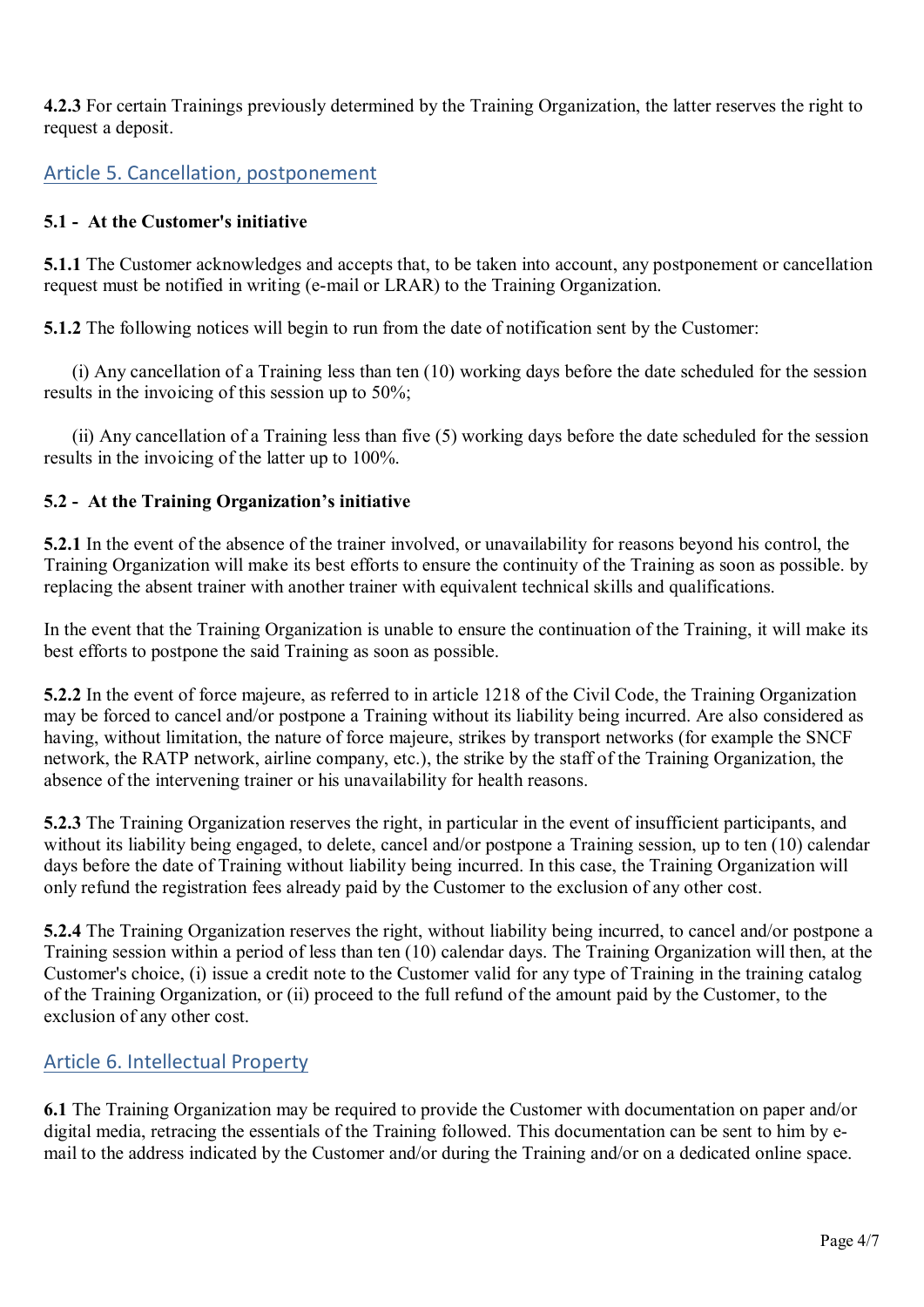**6.2** This documentation may not, in any way whatsoever, be the object, even partially, of reproduction, representation, loan, exchange or transfer, of total or partial extraction of data and/or transfer to another medium, modification, adaptation, arrangement or transformation without the prior and express agreement of the Training Organization.

Only a personal right of use, excluding any transfer of ownership rights of any kind whatsoever, is granted to the Customer. In this regard, the Customer is prohibited from exploiting, in particular for commercial purposes, directly and/or indirectly, the documentation made available to him

# Article 7. Information, complaints

Any clarification relating to these general conditions of sale, request for information and/or complaint must be made by mail to the Ac6, 21 rue Pierre Curie, 92400 COURBEVOIE, which will endeavor to answer any question as soon as possible.

# Article 8. Liability

**8.1** The Training Organization affirms that the Inter-Company Training offered in its Training catalog complies with the description given.

As part of Intra-company Training, the Training Organization undertakes to make its best efforts to offer a training program as close as possible to the specific needs expressed by the Customer.

It will be up to the Customer to prove any possible non-compliance.

**8.2** The Customer, as a professional, is solely responsible for the choice of the Training provided by the Training Organization after consulting the training program provided and its prerequisites.

**8.3** The liability of the Training Organization can only be engaged in the event of proven fault or negligence, and is limited to the direct damage suffered by the Customer, to the exclusion of any indirect damage, of any nature whatsoever, such as in particular any loss of chance, of customers, of result, of exploitation, commercial damage or loss of data and/or files.

In any case, in the event that the responsibility of the Training Organization is retained, the total amount of any sum charged to the Training Organization may not exceed the total amount of the price paid by the Customer for of the Training concerned.

# Article 9. Personal data

**9.1** The Ac6 company, to which the Training Organization belongs, takes respect for the privacy and the protection of the personal data of its Customers very seriously and undertakes to implement the appropriate measures to ensure the protection of the personal data (hereinafter the "Data") and to process and use such data in compliance with the applicable provisions and in particular European Regulation 2016/679 of April 27, 2016 and Law No. 78-17 amended of January 6, 1978, known as the "Data Protection Act" (hereinafter the "Applicable Provisions").

**9.2** The Data is subject to computer processing by Ac6, acting as data controller, the purpose of which is provided for in the Privacy and personal data processing policy, available on our website (here after the "Privacy Policy").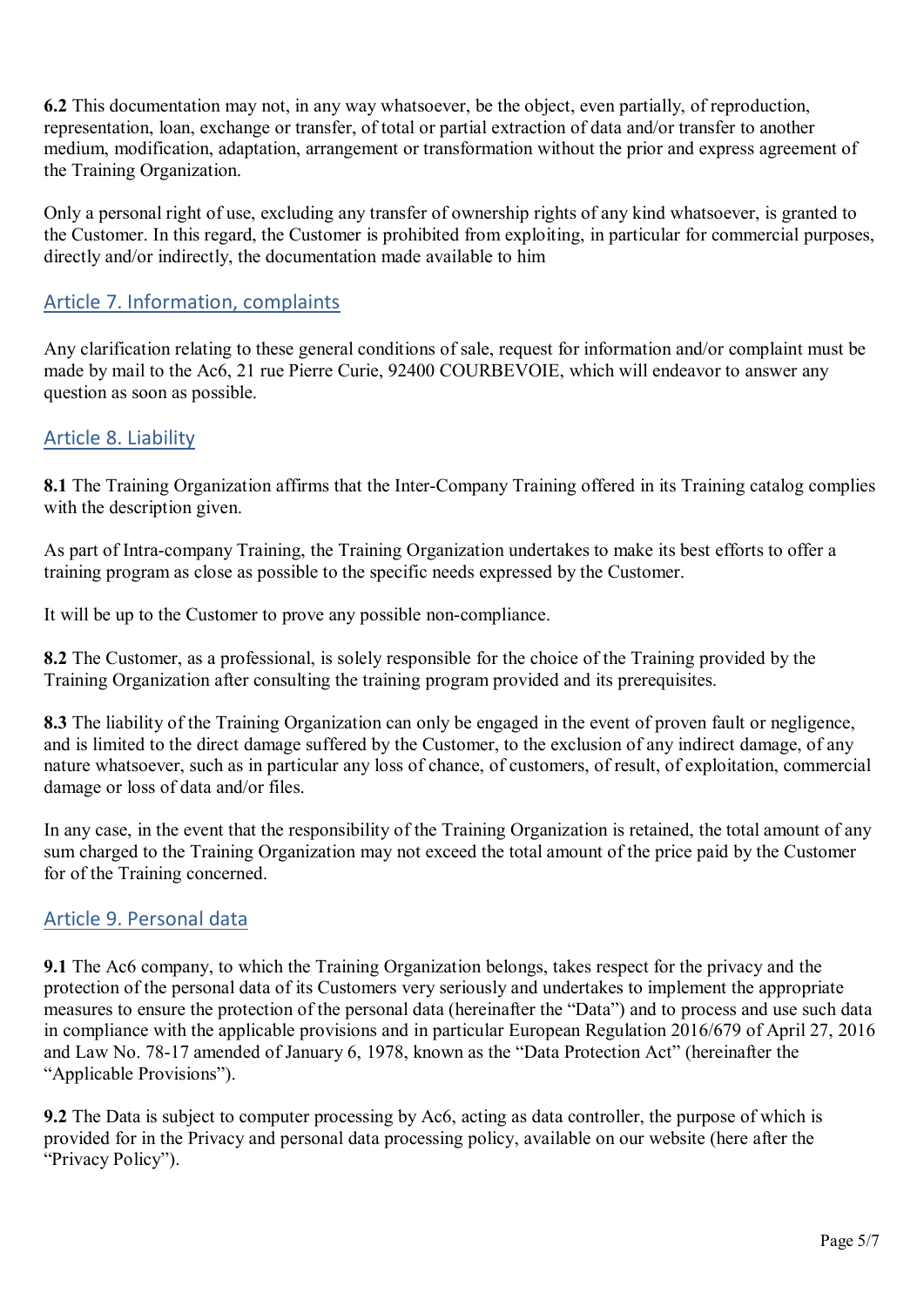The Data is kept for the time strictly necessary for the fulfillment of the purposes mentioned in the Privacy Policy.

For the strict purposes of managing commercial relations, this data may be communicated to our partners, as well as to companies linked to Ac6, in accordance with the Privacy Policy.

Any person has the rights of access, rectification, erasure, portability of its Data as well as limitation and opposition to the processing and organization of the fate of their Data after their death. These rights may be exercised in accordance with the terms provided in the Privacy Policy.

In the event of exercise of the right of opposition, all communication with the Customer (excluding the management of his account) will cease.

For complete information on Data processing, please refer to our Privacy Policy.

**9.3** If the Customer transmits and/or integrates Data necessary for the provision of Training, the Customer will have the status of Data Controller.

In its capacity as subcontractor, the Training Organization undertakes to process the Data in accordance with the documented instructions of the Customer and only for the sole purpose of providing the Training. If the Training Organization considers that an instruction constitutes a violation of the Applicable Provisions, it immediately informs the Customer. By way of exception, if the Training Organization may be required to process Customer Data under the Applicable Provisions, then the Training Organization will inform the Customer of this legal obligation before processing, unless the law concerned prohibits such information.

The Training Organization guarantees the confidentiality of the Data processed as part of the Training. The Training Organization undertakes to ensure that the persons authorized to process the Data receive the necessary training in the protection of personal data and undertake to respect confidentiality or are subject to an appropriate legal obligation to confidentiality. The Training Organization undertakes to take into account, with regard to its tools, products, applications or services, the principles of data protection by design and data protection by default.

The Training Organization undertakes to put in place the appropriate technical and organizational measures to protect the integrity and confidentiality of the stored Data. The Training Organization undertakes to present sufficient guarantees to ensure the implementation of security and confidentiality measures with regard to the nature of the Data and the risks presented by the processing.

The Training Organization informs the Customer that the Data is hosted within the European Economic Area. In the event of subcontracting, the Training Organization undertakes to sign a written contract with the subcontractor requiring the latter to comply with the Applicable Provisions and all the obligations referred to in this article, it being specified that in the event of non-compliance by a subcontractor with its obligations regarding the protection of personal data, the Training Organization will remain fully liable to the Customer.

Any person whose Data has been collected by the Customer benefits from the rights of access, rectification, erasure, portability of the Data as well as limitation and opposition to the processing and organization of the fate of their Data after their death by contacting the Customer directly. The Customer warrants to the Training Organization that it has carried out all the obligations incumbent on it under the terms of the Applicable Provisions and that it has informed persons of the use made of the Data. As such, the Customer guarantees the Training Organization against any appeal, complaint or claim from a person whose Data would be processed. In addition, the Customer undertakes to document in writing any instruction concerning the processing of data by the Training Organization, to ensure, before and throughout the duration of the Training, compliance by the